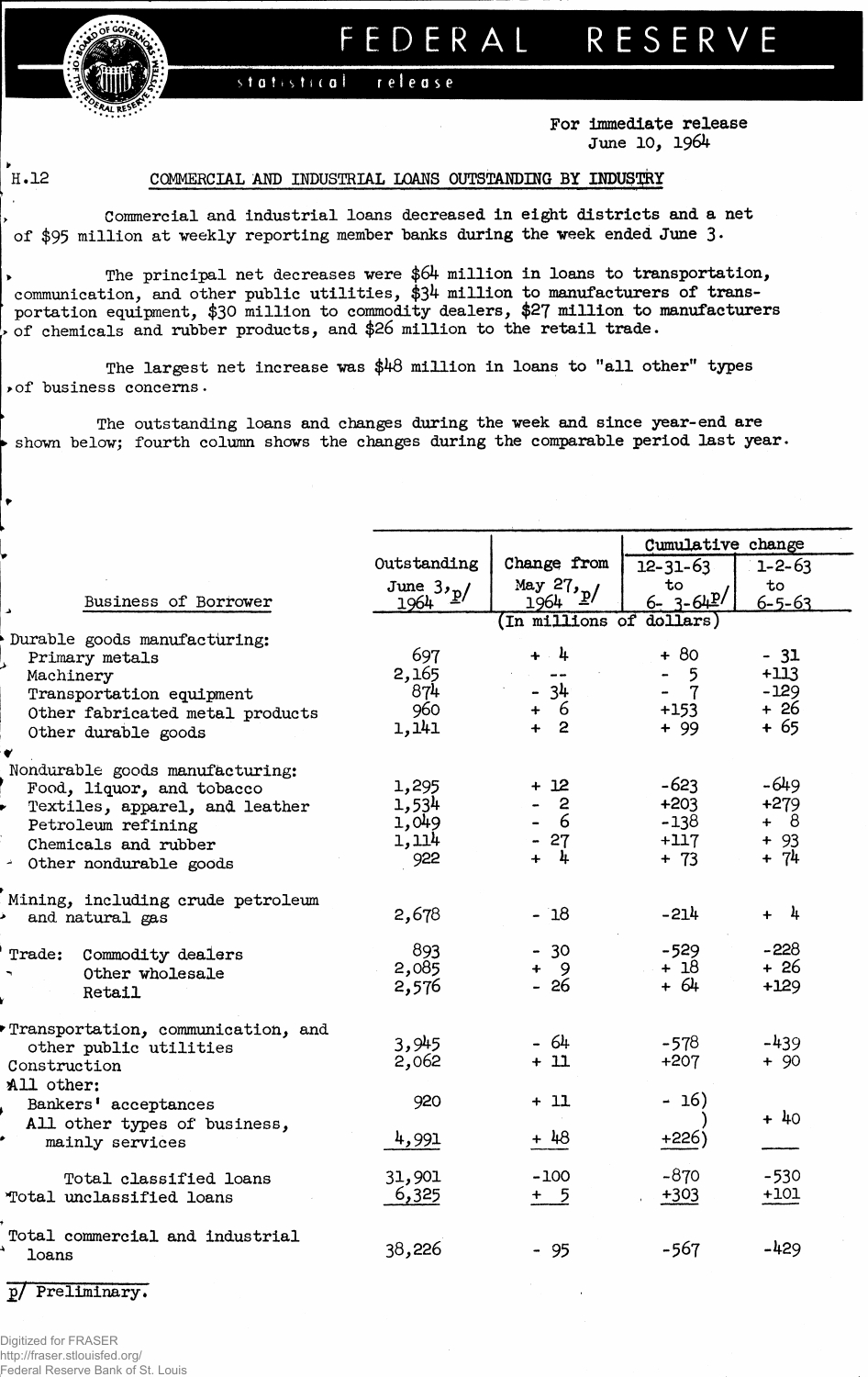In addition to the weekly table, a monthly table appears below showing hanges during May 1964 compared with the preceding month and with May 1963, and Iso showing changes during the past twelve months.

Total commercial and industrial loans increased \$264 million during the uenth of May 1964, compared with a decrease of \$115 million during the month of ipril 1964 and an increase of \$32 million in May 1963.

|                                    | 4 weeks      | 5 weeks                  | 5 weeks                      | 12 months              |  |  |
|------------------------------------|--------------|--------------------------|------------------------------|------------------------|--|--|
| Business of Borrower               | ended.       | ended                    | ended                        | ended                  |  |  |
|                                    | May 27, 1964 |                          | Apr. 29, 1964   May 29, 1963 | May 27, 19             |  |  |
|                                    |              | (In millions of dollars) |                              |                        |  |  |
| urable goods manufacturing:        |              |                          |                              |                        |  |  |
| Primary metals                     | $-9.0$       | $+32.0$                  | $+18.2$                      | $+ 78.1$               |  |  |
| Machinery                          | $-39.0$      | $-49.0$                  | $-25.8$                      | $+ 234.6$              |  |  |
| Transportation equipment           | + 58.0       | $-43.0$                  | $-43.8$                      | $\cdot 7$<br>4         |  |  |
| Other fabricated metal products    | $+51.0$      | $\div 24.0$              | $+20.1$                      | 94.5<br>÷              |  |  |
| Other durable goods                | $+20.0$      | $+37.0$                  | $\div$ 23.3                  | 56.2<br>$+$            |  |  |
| (ondurable goods manufacturing:    |              |                          |                              | 42.5                   |  |  |
| Food, liquor, and tobacco          | $-45.0$      | $-131.0$                 | $-120.2$                     | $+$<br>$+ 83.9$        |  |  |
| Textiles apparel, and leather      | $+21.0$      | $-27.0$                  | $+26.0$                      |                        |  |  |
| Petroleum refining                 | $-15.0$      | $-25.0$                  | $+26.3$                      | 32.1<br>$\blacksquare$ |  |  |
| · Chemicals and rubber             | $-12.0$      | $+48.0$                  | $-51.8$                      | 94.3<br>÷<br>66.2      |  |  |
| Other nondurable goods             | $+21.0$      | $+40.0$                  | $+20.4$                      | 4                      |  |  |
| Mining, including crude petroleum  |              |                          | $+ 5.9$                      | $+211.6$               |  |  |
| and natural gas                    | $+17.0$      |                          |                              |                        |  |  |
| Prade: Commodity dealers           | $-108.0$     | $-137.0$                 | $-93.9$                      | $+ 61.0$               |  |  |
| Other wholesale                    | $+ 32.0$     | $- 4.0$                  | $+43.3$                      | $+ 110.8$              |  |  |
| Retail                             | $-84.0$      | $+23.0$                  | $+23.7$                      | $+ 269.0$              |  |  |
| Pransportation, communciation, and |              |                          | $-40.6$                      | $+ 98.1$               |  |  |
| other public utilities             | $-47.0$      | $-44.0$                  | $8.00 +$                     | 267.1<br>$+$ $-$       |  |  |
| Construction                       | $+110.0$     | $+47.0$                  |                              |                        |  |  |
| All other:                         |              |                          |                              |                        |  |  |
| Bankers' acceptances               | $+ 38.0$     | $-18.0$                  | $+31.3$                      | $+ 812.6$              |  |  |
| All other types of business,       |              |                          |                              |                        |  |  |
| mainly services                    | $+ 7.0$      | $+ 1.0$                  |                              |                        |  |  |
|                                    | $+184.0$     | $-226.0$                 | $-46.3$                      | $+2,549.1$             |  |  |
| Total classified loans             | $+80.0$      | $+111.0$                 | $+78.3$                      | $+ 743.9$              |  |  |
| Total unclassified loans           |              |                          |                              |                        |  |  |
| Total commercial and industrial    | $+264.0$     | $-115.0$                 | $+32.0$                      | $+3,293.0$             |  |  |
| $\sim$ loans                       |              |                          |                              |                        |  |  |

X